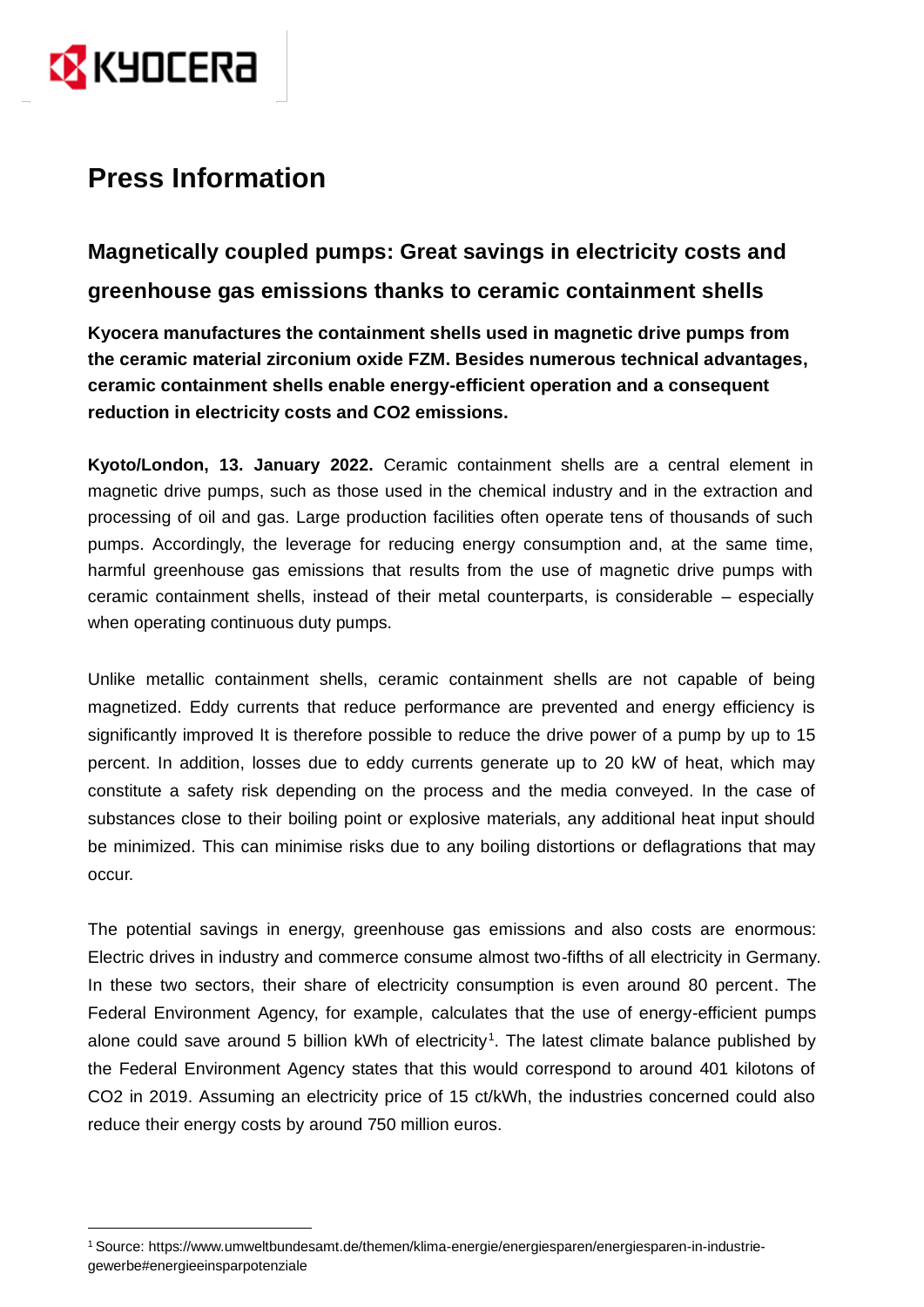

#### **Besides CO2 savings, also significant cost reductions**

Companies have as such an efficient way of meeting the requirements of the new European climate law and the carbon pricing stipulated in the national climate protection program for Germany. Model calculations show that the annual savings for a pump range from around 2,600 to around 19,600 euros, depending on the speed and electricity price (assumptions: 8,000 operating hours per year, speed 1,500 or 3,000 rpm, electricity price between 12 and 18 ct/kWh). In this way, the higher purchase costs of a ceramic containment shell compared to its metal counterpart are usually amortised by the electricity savings after a maximum of half a year. The CO2 savings per pump applying the assumptions mentioned are between 13 and 68 metric tons per year.

In addition, BAFA (German Federal Office of Economics and Export Control) subsidizes investments in high-efficiency centrifugal pumps, glanded pumps and glandless circulators as well as for frequency converters for pumps with variable volume flow with 30 percent of the investment - for SMEs there is even a maximum of 40 percent with a maximum subsidy of  $200,000$  euros<sup>2</sup>.

#### **Many other technical advantages**

In addition to these cost and environmental benefits, there are further, technical advantages of ceramic containment shells: Corrosion resistance, high mechanical strength, high fracture toughness, wear resistance and low thermal conductivity. The temperature range of FZM ceramics from -200°C to +450°C allows their use in cryogenic applications such as vaccine production, as well as in very hot applications such as pumping oils near boiling point. Kyocera, in cooperation with its customers from various industries, develops ceramic components that are specially tailored to meet specific requirements. Existing pumps also convert to Kyocera's ceramic containment cans without requiring any major effort.

<sup>2</sup> Subsidy prerequisites: https://www.bafa.de/DE/

Energie/Energieeffizienz/Energieeffizienz\_und\_Prozesswaerme/Modul1\_Querschnittstechnologien/modul1\_quers chnittstechnologien.html